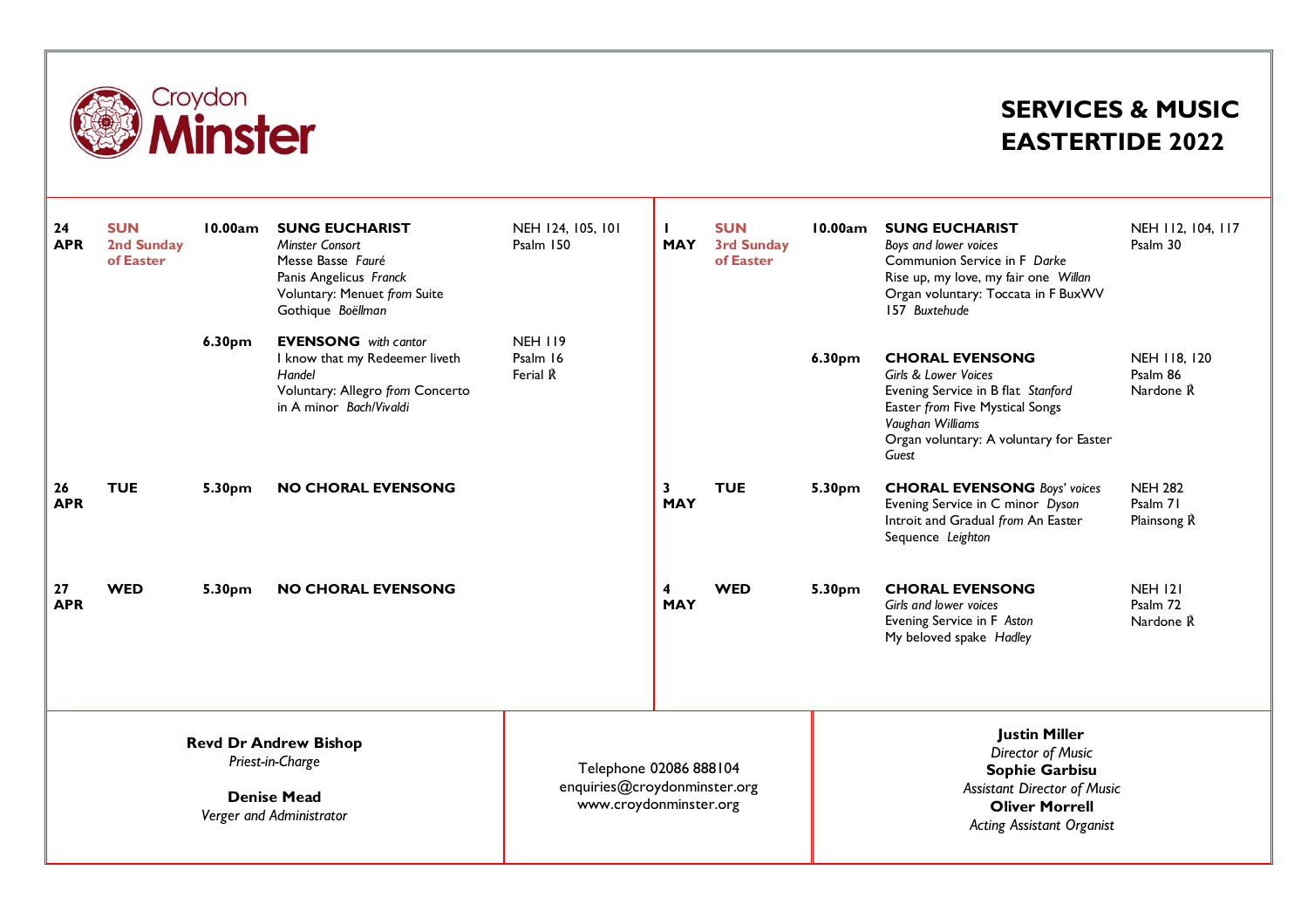

## **SERVICES & MUSIC EASTERTIDE 2022**

| 8<br><b>MAY</b>                                                                                    | <b>SUN</b><br><b>4th Sunday</b><br>of Easter | 10.00am<br>6.30pm  | <b>SUNG EUCHARIST</b><br>Girls and lower voices<br>'Spatzen-Messe' K 220 Mozart<br>My shepherd will supply my need<br>Thomson<br>Voluntary: Prelude in C BuxWV 136<br><b>Buxtehude</b><br><b>CHORAL EVENSONG</b><br>Boys and lower voices<br>Evening Service in A flat Harwood<br>Blessed be the God and Father<br>Wesley<br>Voluntary: Verset Fugué sur 'In exitu<br>Israël' Vierne | NEH 121, 376, 282<br>Psalm 23<br><b>NEH 113, 115</b><br>Psalms 113, 114<br>Radcliffe R | 15<br><b>MAY</b> | <b>SUN</b><br><b>5th Sunday</b><br>of Easter                                                                                                                   | 10.00am<br>6.30 | <b>SUNG EUCHARIST</b><br>Boys and lower voices<br>Missa Brevis in D K 194 Mozart<br>I give to you a new commandment<br><b>Peter Nardone</b><br>Voluntary: Prelude in D BuxWV 139<br><b>Buxtehude</b><br><b>CHORAL EVENSONG</b><br>Girls & lower Voices<br>Evening Service in G Jackson<br>Light of the world Elgar<br>Voluntary: Quiet Postlude Sumsion | NEH 271, 408, 274<br>Psalm 149<br>NEH 123, 117<br>Psalm 98<br>Rose R |
|----------------------------------------------------------------------------------------------------|----------------------------------------------|--------------------|--------------------------------------------------------------------------------------------------------------------------------------------------------------------------------------------------------------------------------------------------------------------------------------------------------------------------------------------------------------------------------------|----------------------------------------------------------------------------------------|------------------|----------------------------------------------------------------------------------------------------------------------------------------------------------------|-----------------|---------------------------------------------------------------------------------------------------------------------------------------------------------------------------------------------------------------------------------------------------------------------------------------------------------------------------------------------------------|----------------------------------------------------------------------|
| 10<br><b>MAY</b>                                                                                   | <b>TUE</b>                                   | 5.30 <sub>pm</sub> | <b>CHORAL EVENSONG</b><br>Boys and lower voices<br>Evening Service in B flat Smart<br>Sing ye to the Lord Bairstow                                                                                                                                                                                                                                                                   | <b>NEH 113</b><br>Psalm 116<br>Radcliffe R                                             | 17<br><b>MAY</b> | <b>TUE</b>                                                                                                                                                     | 5.30pm          | <b>CHORAL EVENSONG Boys' voices</b><br>The Second Service Moore<br>The Lord is my shepherd from An<br>Easter Sequence Leighton                                                                                                                                                                                                                          | <b>NEH 124</b><br>Psalm 97<br>Plainsong R                            |
| $\mathbf{H}$<br><b>MAY</b>                                                                         | <b>WED</b>                                   | 5.30 <sub>pm</sub> | <b>CHORAL EVENSONG</b> Girls' voices<br>The Second Service Timothy Noon<br>Offertory from An Easter Sequence<br>Leighton                                                                                                                                                                                                                                                             | <b>NEH 115</b><br>Psalm 47<br>Plainsong R                                              | 18<br><b>MAY</b> | <b>WED</b>                                                                                                                                                     | 5.30pm          | <b>CHORAL EVENSONG</b><br>Girls and lower voices<br>Short Evening Service Farrant<br>As the apple tree Robert Walker                                                                                                                                                                                                                                    | <b>NEH 362</b><br>Psalm 99<br>Rose R                                 |
| <b>Revd Dr Andrew Bishop</b><br>Priest-in-Charge<br><b>Denise Mead</b><br>Verger and Administrator |                                              |                    |                                                                                                                                                                                                                                                                                                                                                                                      | Telephone 02086 888104<br>enquiries@croydonminster.org<br>www.croydonminster.org       |                  | <b>Justin Miller</b><br>Director of Music<br>Sophie Garbisu<br><b>Assistant Director of Music</b><br><b>Oliver Morrell</b><br><b>Acting Assistant Organist</b> |                 |                                                                                                                                                                                                                                                                                                                                                         |                                                                      |